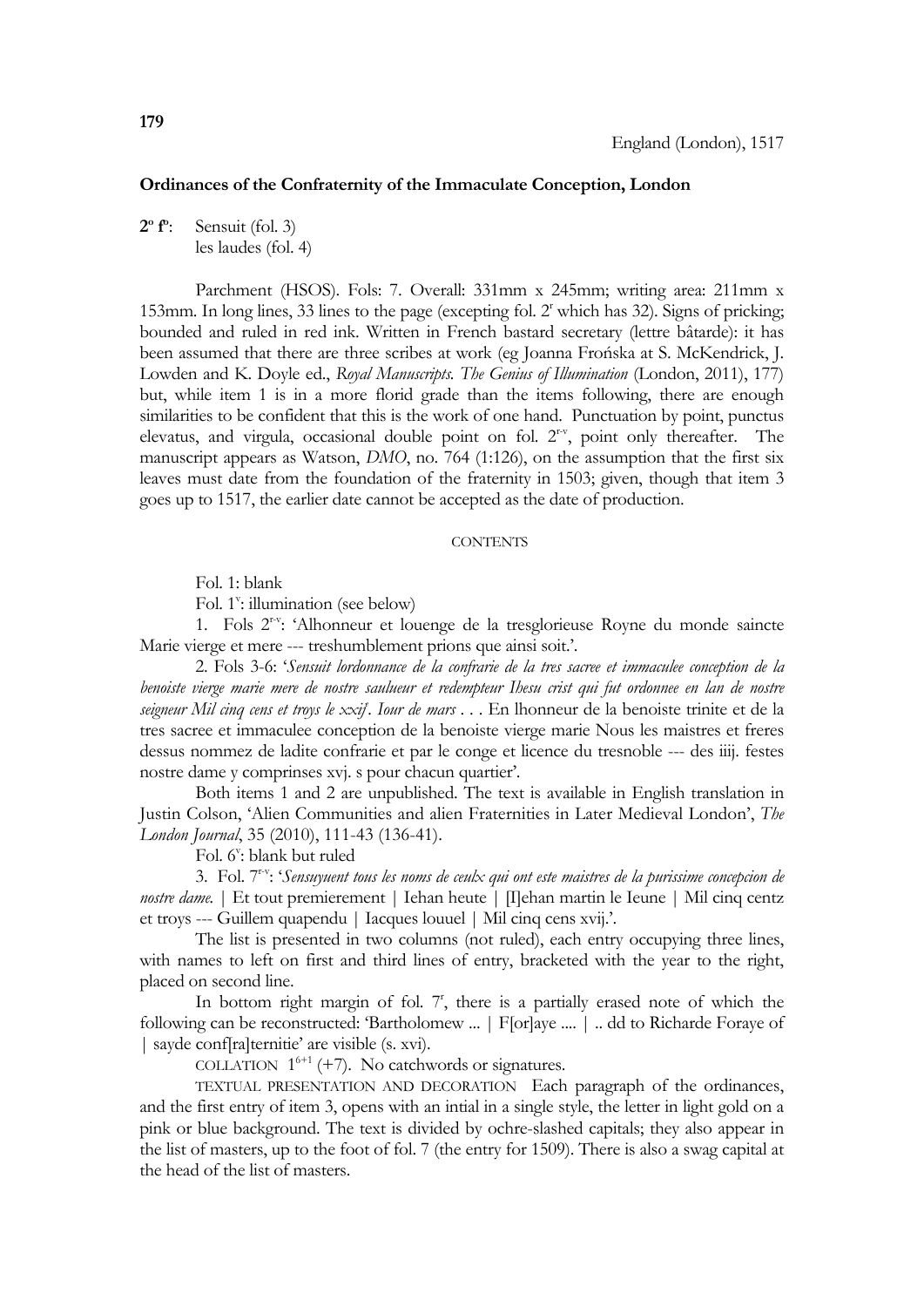There are two fully illuminated pages:

(a) fol. 1<sup>v</sup>: at the centre, Joachim embracing Anna outside the Golden Gate, viewed through an open portcullis; in the foreground, Henry VII and his queen, kneeling at reading stands in prayer, with their three sons and four daughters. At the top, in the border, the royal arms, supported by dragon and greyhound; in each border pane, a red Tudor rose and a portcullis with its chains, along with flowers and insects. In each corner, a narrative illustration (clockwise from top left): Anna with the virgin, naked in a mandorla, in her womb; the priest in the temple refuses the offer of Anna and Joachim, and angelic annunciations to each of the couple (face of the Virgin at bottom right rubbed). The full page is often reproduced and is provided in colour at *Royal Manuscripts*, 176.

 (b) fol. 2: an eleven-line high A made of stylised trunk and boughs, with the crowned red rose inside it; borders as the previous page, with Tudor rose, Beaufort portcullis, flowers and insects.

 These illuminations are attributed to the workshop of the Master of the *Speculum humane salvationis* (ie BL, MS Harl. 2838, on which see *Royal Manuscripts*, 174-75): K. Broekhuijsen, *The Masters of the Dark Eyes. Late Medieval Manuscript Painting in Holland*  (Turnhout, 2009), no. 58 (229). The details of the opening illumination are particularly close to another work from the same Master, Wells: Cathedral Library, MS 6, written by Pieter Meghen and dated to 1517, on which see Broekhuijsen, *Masters of the Dark Eyes*, no. 60 (232–33), with images of the two manuscripts at fig. 44 and 45 (note the similarity in design of the reading stands and the depictions of the faces). For a discussion of the iconography in the context of manuscript painting, s. xvi<sup>in</sup>, see Kathleen Scott, 'The Illustration and Decoration of the Register of the Fraternity of the Holy Trinity at Luton Church, 1475-1546', Griffiths FS, 155-83 at 172 and 182-83 nn55-58. See AT no. 823 (82), who call the hand Flemish, and plate lvi (fol. 1<sup>v</sup>).

BINDING According to Katerina Powell of the Oxford Conservation Consortium  $(8<sup>th</sup> November 2011)$ , the limp vellum binding is contemporary with the manuscript and the paste-downs are hand-made paper. Binding sewn on five thongs. In both covers, two stubs from green ribbon ties to close the volume. A ChCh bookplate on the front pastedown. No flyleaves.

PROVENANCE The context of the production of the manuscript is provided by Colson, 'Alien Communities', 121-24 and by Frońska at *Royal Manuscripts*, 177. In one important detail, however, these need to be revised: the date assumed for its creation has been 1503, the year of the foundation of the Confraternity, with item 3 added later. However, as one scribe worked through this manuscript, with no sign of the work being done at separate sessions, the last date in the manuscript must be the *terminus ante quem non*  for its production. As that last item is a list by year, it strongly suggests that the last entry, 1517, is the year in which he was writing. This hypothesis may be supported by the illumination: as Frońska notes, the depiction of Henry VII and Elizabeth of York in prayer is 'an ideal and atemporal adoration' because the Queen herself and three of the seven children were already dead by the time of composition of item 2. The fictive or memorial nature of the miniature is enhanced further if we recognise that the king also was dead at the time of painting, the illumination an act of pious remembering of the moment of foundation. The supposition of its date is reinforced by the similarity between our manuscript and Wells MS 6 (noted above).

 The manuscript is not mentioned by Janet Backhouse, 'Illuminated Manuscripts associated with Henry VII and Members of his Immediate Family' in Benjamin Thompson ed., *The Reign of Henry VII* (Stamford, 1995), 175-87, but Scott, 2:366 includes this in her list of those manuscripts which 'can be added to his evident ownership or suggested as possibly owned by [Henry VII]'. The re-dating of the manuscript disposes of this possibility which was already unlikely since, as Frońska emphasises, it was clearly available for use by the